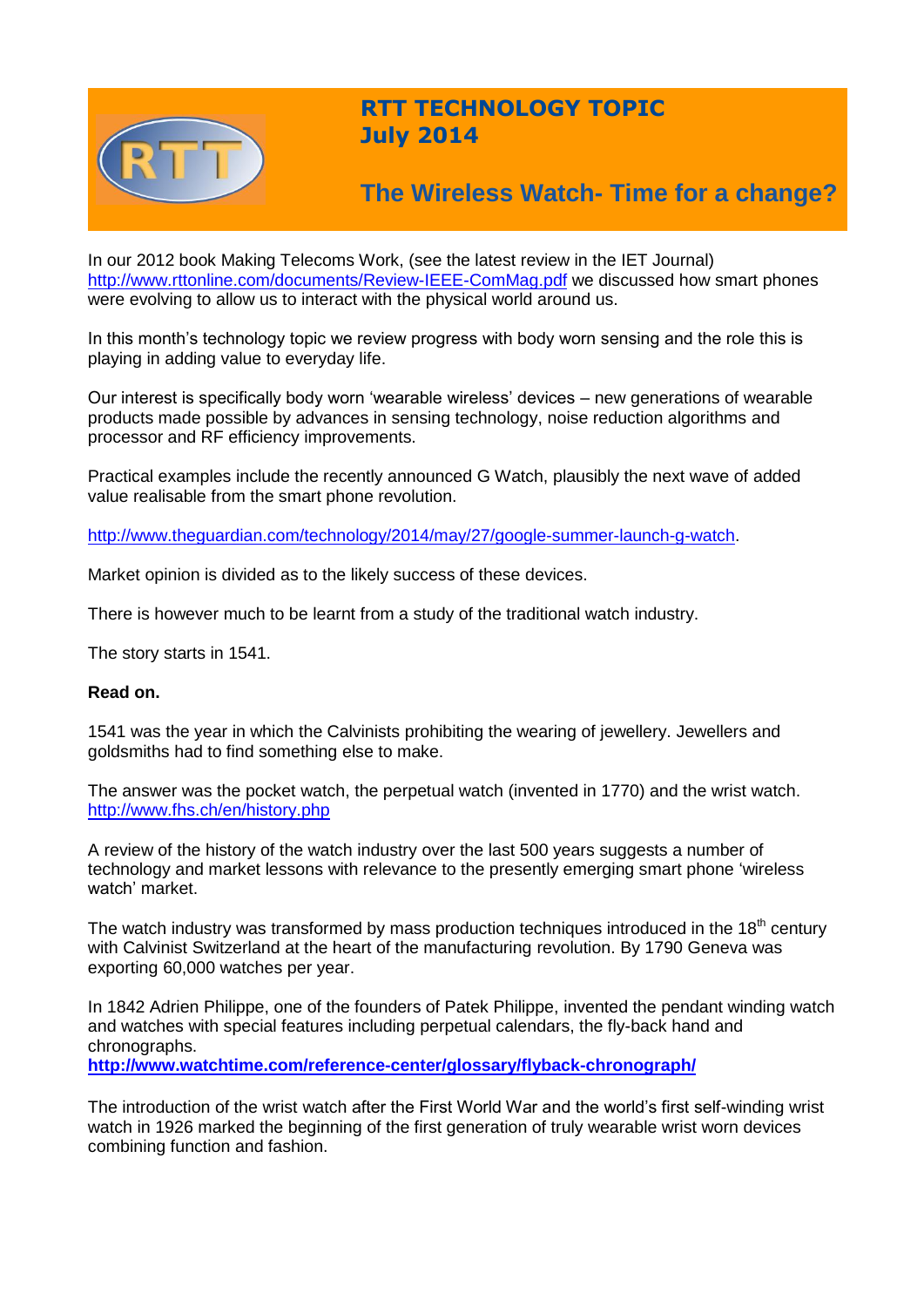The introduction of electrical watches in 1952, a product of Second World War technology innovation marked another step function change as did the world's first quartz wristwatch introduced by the Centre Electronique Horloger (CEH) in 1967.

Within 15 years this invention had all but destroyed the Swiss watch industry. This near death experience and the second coming of the industry is documented on the Swatch web site

[http://www.swatch.com/zz\\_en/about/history.html](http://www.swatch.com/zz_en/about/history.html)

In 1983 Nicolas G. Hayek came up with the concept of a 'second watch' — not an expensive piece of well-crafted jewellery, but a way to say who you are and how you feel.

In 2006, Swatch celebrated the production of the 333 millionth Swatch watch.

Interestingly the success of Swatch reinvigorated the traditional mechanical craft made watch industry - a triumph of vanity over common sense which John Calvin would have found deeply disturbing.

The practical outcome is that the watch industry is in remarkably good health with products that span a few dollars to a million dollars and more.

### **A million dollar watch**



<http://www.watchtime.com/blog/million-dollar-watches/>

The impact of sensing devices and 'the wireless watch' on this market is as yet uncertain but will provide a fascinating case study of the often unexpected impact of technology change on global market value. Just consider a few of the products that have recently come to market or have been pre announced.

[http://www.trustedreviews.com/samsung-gear-fit\\_Gadget\\_review](http://www.trustedreviews.com/samsung-gear-fit_Gadget_review)

<http://www.sonymobile.com/gb/products/smartwear/smartband-swr10/>

[http://www.trustedreviews.com/lg-lifeband-touch\\_Gadget\\_review](http://www.trustedreviews.com/lg-lifeband-touch_Gadget_review)

[http://www.trustedreviews.com/nike-fuelband-se\\_Gadget\\_review](http://www.trustedreviews.com/nike-fuelband-se_Gadget_review)

<https://www.fitbit.com/apps/fitdatasync>

<https://www.yahoo.com/tech/report-apple-iwatch-will-monitor-your-exposure-to-82097688623.html>